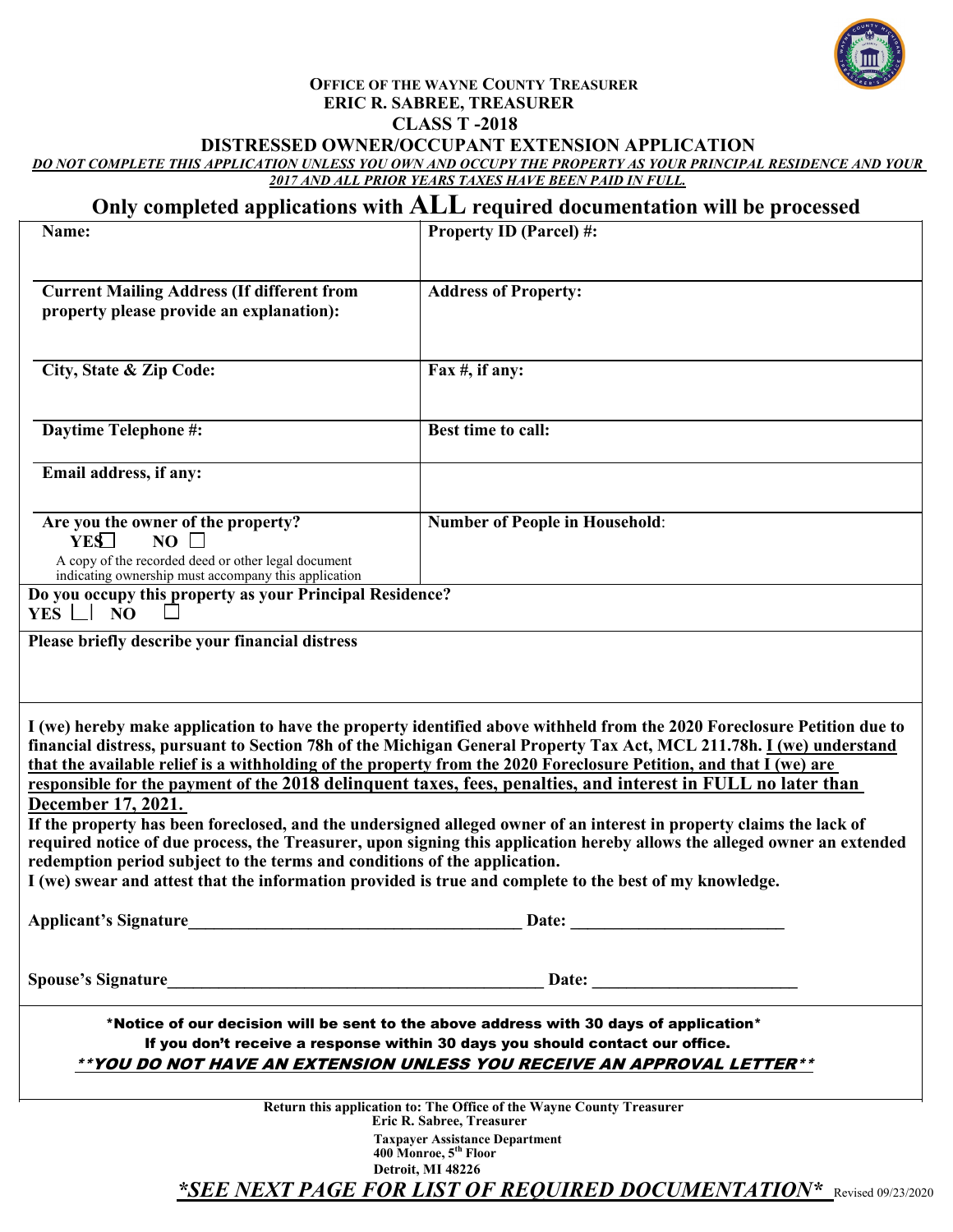# **Please attach to the application the following:**

- **1. A copy of the applicant's valid State of Michigan Driver's License or Identification Card.**
- **2. A copy of the recorded deed or land contract or other legal document indicating ownership. If the property was awarded as part of a legal proceeding such as a probate or divorce, you must provide copies of legal documents filed with the court. (A Memorandum of Land Contract is not acceptable proof of ownership)**
- **3. A completed and signed Distressed Owner/Occupant Extension Sworn Statement of Income.**
- **4. Documents indicating that the applicant(s) occupies the property as his/her principal residence. (such as a utility bill or insurance bill) in the name of the applicant(s) dated within 90 days of application.**  *WATER BILLS ARE ACCEPTABLE.* **Bill must be for service for the subject parcel address.**

# Only completed applications with all required documentation will be processed. If any documents are missing, the application will be returned. The completed application must be received no later than March 11, 2021 at:

**Office of the Wayne County Treasurer Eric R. Sabree, Treasurer Taxpayer Assistance Department 400 Monroe, 5th Floor Detroit, MI 48226**

### **Only applications with an original signature will be considered.**

Please contact the Office of the Wayne County Treasurer, Taxpayer Assistance Department, at (313) 224-5990 or e-mail [taxinfo@co.wayne.mi.us](mailto:taxinfo@co.wayne.mi.us) for further information.

| <b>Number of Persons Residing in</b><br>Household | <b>2020 Standards</b> | 2021Standards |
|---------------------------------------------------|-----------------------|---------------|
| person                                            | \$12,490              | \$12,760      |
| persons                                           | \$16,910              | \$17,240      |
| persons                                           | \$21,330              | \$21,720      |
| persons                                           | \$25,750              | \$26,200      |
| persons                                           | \$30,170              | \$30,680      |
| 6 persons                                         | \$34,590              | \$35,160      |
| persons                                           | \$39,010              | \$39,640      |
| 8 persons                                         | \$43,430              | \$44,120      |
| <b>Each Additional Person</b>                     | Add \$4,420           | Add \$4,480   |

HOUSEHOLD INCOME STANDARDS – THE OFFICE OF THE WAYNE COUNTY TREASURER

#### **PLEASE ALLOW 30 DAYS FOR PROCESSING**

Applications submitted after March 11, 2021 will require a down payment towards 2018 taxes in order to be processed